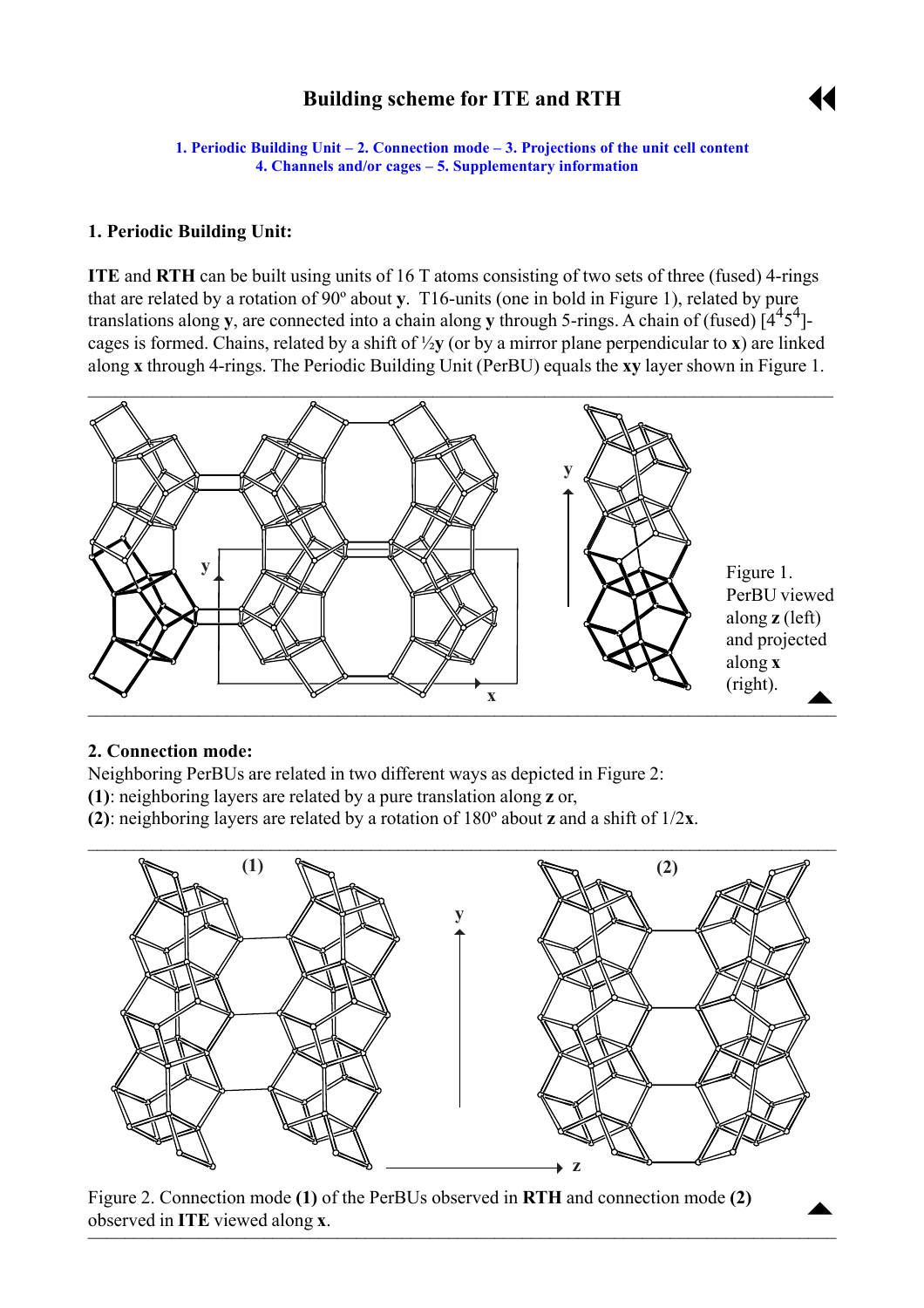<span id="page-1-0"></span>**3. Projections of the unit cell content:** See Figure 3.



#### **4. Channels and/or cages:**

The intersections of 8-ring channels (or cavities) in both framework types are depicted in Figure 4. The **[pore descriptors](http://www.iza-structure.org/databases/ModelBuilding/Introduction.pdf)** are added. The fusion of cavities is illustrated in Figure 5.



Figure 4. Cavity in **RTH** viewed (from left to right) along *c*, *b*, and *a*.[Figure 4 is continued on next page]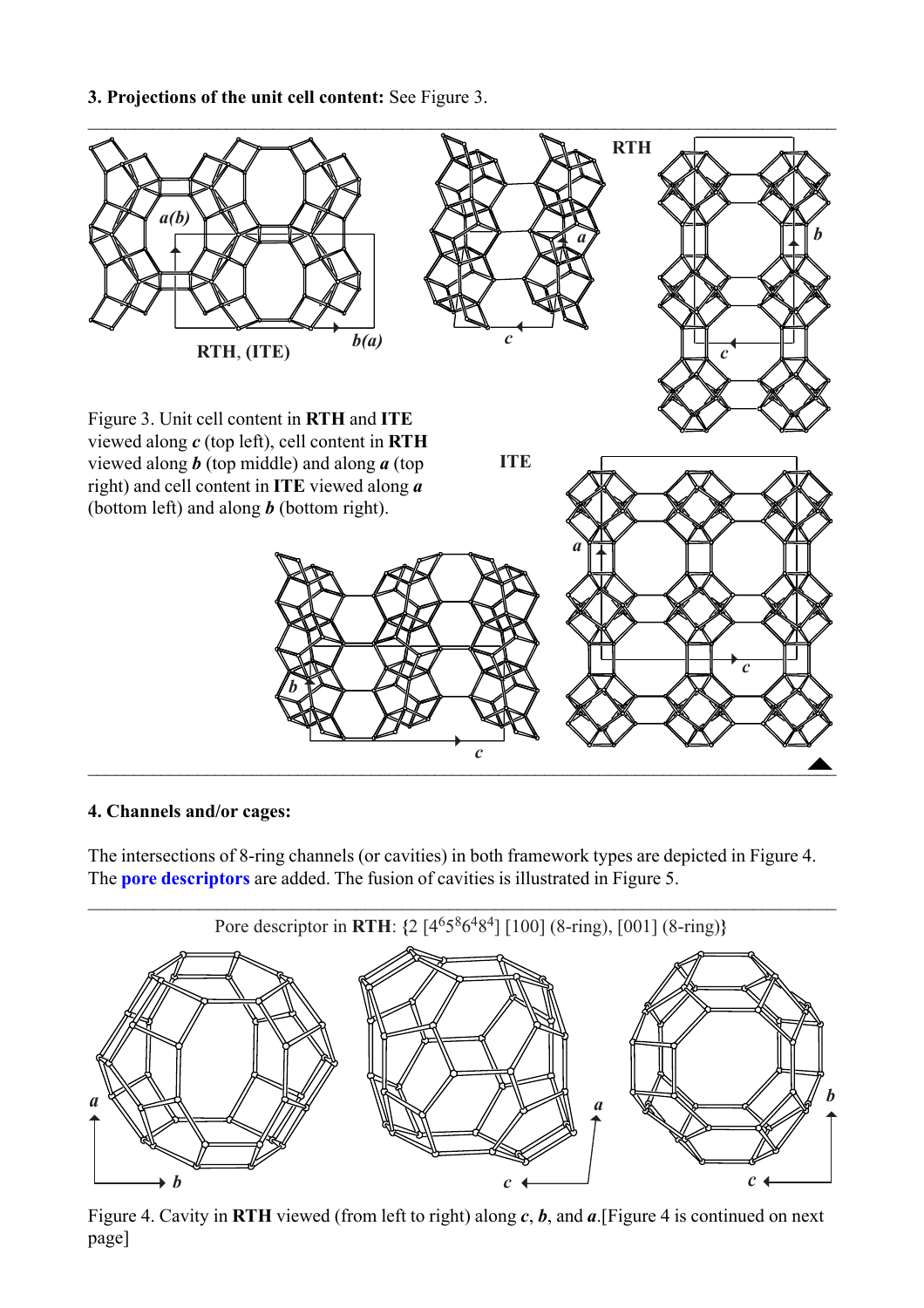Pore descriptor in **ITE**: **{**2 [46586484] [010] (8-ring), [001] (8-ring)**}**



Figure 4 [Cont'd]. Cavity in **ITE** viewed (from left to right) along *c*, *a*, and *b*.



Figure 5. (a): Fusion of cavities in **RTH** into 8-ring channels parallel to *a* and *c* viewed along *b* (left), along the 8-ring channel axis parallel to *c* (middle) and along the 8-ring channel axis parallel to *a*.



 $\begin{array}{c}\n\blacktriangle\n\end{array}$ Figure 5. (b): Fusion of cavities in **ITE** into 8-ring channels parallel to *b* and *c* viewed along *a* (top left), along the 8 ring channel axis parallel to *c* (top right) and along the 8-ring channel axis parallel